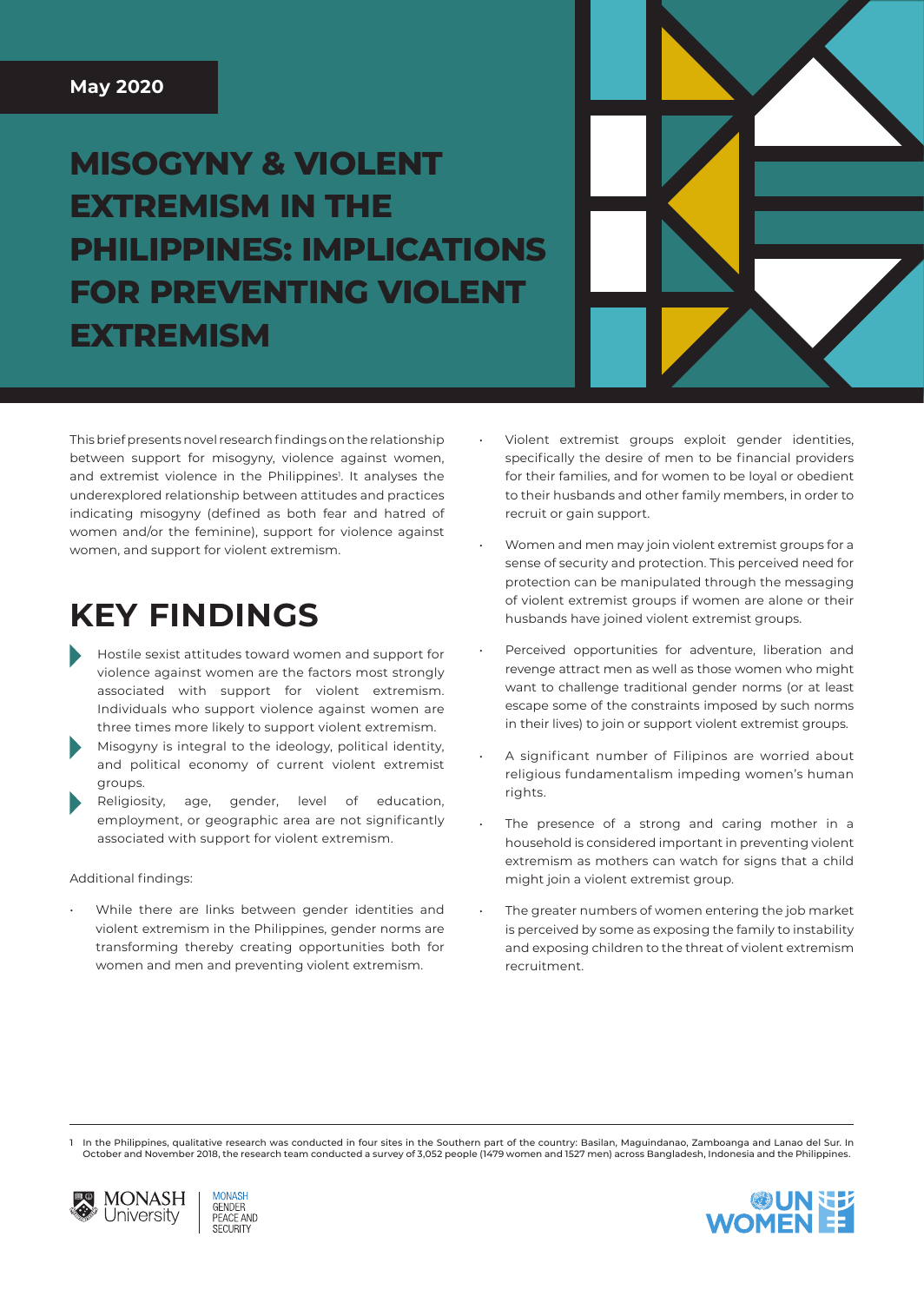# **WHAT DID WE FIND?**

### **Sexism and support for violence against women correlated with support for violent extremism**

Correlations from a countrywide survey reveal the connection between gender regressive views, including support for violence against women and hostile misogyny, and violent extremism in the Philippines. There is a positive and significant correlation between supporting violent extremism and supporting violence against women, across both genders. That is, people who support violence against women are more likely to support violent extremism. Women in the Philippines, however, are more likely to emphatically reject violence against women with 72 per cent of women strongly disagreeing that a husband would be entitled to use physical force if his wife argues with him, or refuses to obey him, compared to 48 per cent of men. Anti-women's human rights sentiments are reasonably widespread in the Philippines with almost half of men and a third of women agreeing that women seek special favours and preferential treatment under the guise of equality.

As illustrated in Figure 1, the survey shows that attitudes in support of violence against women and hostile misogyny explain more of the variation in support for violent extremism than other factors, such as youth, education, socio-economic background or religiosity.

#### *Figure 1.*



*Correlation between support for violent extremism and other variables in the Philippines, disaggregated by sex*

\* Indicates statistical significance.

Female Male

The Pearson correlation coefficient ('r') shows the strength and direction (positive or negative) of the association between the variables and support for violent extremism. A coefficient of 1 indicates a strong positive relationship. A coefficient of -1 indicates a strong negative relationship. A result of 0 indicates no relationship at all. The definition of terminology included is available in the full research paper.



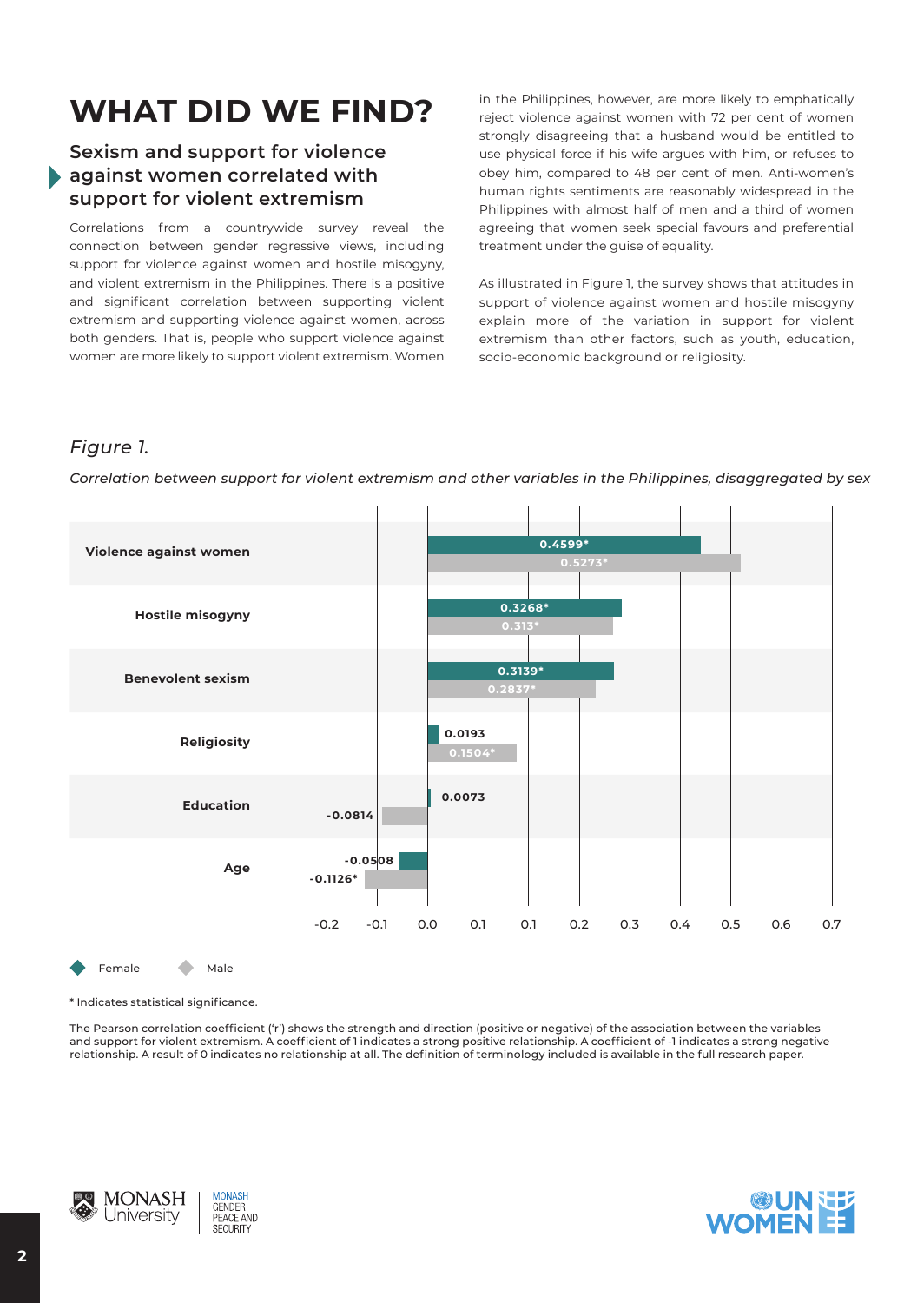### **Gender norms and societal gender identities are transforming**

There are clear links between societal gender identities and violent extremism in the Philippines. Dominant gender identities include notions of masculinity associated with being a provider for one's family, a protector, and a leader; while femininity is associated with being nurturing, a good mother, obedient, and undertaking household chores. However, there are indications that traditional gender norms are undergoing a transformation in the Philippines, with participants showing broad support for women's leadership in the public sphere; women's increased economic participation; and, that "a good man" can also do household chores and "plays a vital role in raising the children". Such shifts in gender norms creates important opportunities both for women and men and preventing violent extremism.

### **Traditional gender norms and identities exploited by violent extremist groups**

Notions of masculinity and femininity are exploited by violent extremist groups to radicalise and recruit men and women in the Philippines. Specifically, violent extremist groups exploit the desire of men to be financial providers for their families, and the desire of women to be loyal or obedient to their husbands and other family members.

Most people agreed that "men should be willing to sacrifice their own well-being in order to provide financially for the women in their lives". In this regard, participants noted that the expectation that men provide for their families feeds violent extremism recruitment as violent extremist organisations provide financial incentives, including scholarships for children, especially Toril religious boarding schools.

Violent extremist groups can also exploit women's appearance, with a number of research participants suggesting that women's attractiveness is exploited by violent extremist groups that use women, particularly those considered to be "pretty", to run errands, carry ammunition, fundraise, recruit people, or engage in bombing activities, because they would not ordinarily be suspected and can easily to move around certain areas without raising suspicion.

Additionally, several research participants described how both women and men join violent extremist groups for a sense of security or protection, whether because of the allure of the gun, or because they face threats as a result of family feuds, political rivalries or general insecurity. Almost half of respondents (47 per cent women and 42 per cent men) agreed that women need a male guardian to ensure their security and protection. This perceived need for protection is manipulated through the messaging of violent extremist groups if women are alone or their husbands have joined violent extremist groups.

#### **Women's participation in extremist activities**

Women's participation in violent extremist groups in the Philippines has been extensive and visible. Many research participants knew of women who were engaged in or supportive of violent extremist groups, as well as the critical role they play in preventing violent extremism. Research participants referred to women in violent extremist groups as "suicide bombers, combatants, snipers and spies", as well as fulfilling support roles such as providing first aid or cooking for combatants, or engaging in public information and recruitment campaigns, particularly through the use of social media.

While most participants suggested that women follow their husbands in joining violent extremist groups, a number of people suggested that some women who support gender equality also engage in violent extremist groups, believing they should be able to do what men can do and also equally thrive on the adventure and freedom it can bring. In such instances, it was perceived that women have an active, rather than just a support role, in violent extremist groups. In support of this, references were made to women snipers during the Marawi Siege.

The case of women's participation in violent extremism in the Philippines presents a paradox and a tension managed by some violent extremist groups, with traditional gender norms (dominant men, obedient women) attracting predominantly men, while at the same time perceived opportunities for adventure and liberation attracting women and men alike who seek to challenge traditional gender norms, or at least escape some of the constraints imposed by such norms in their lives. The ability of violent extremist groups to manage this tension and tailor recruitment strategies to women and men is evidence of their understanding of gender norms and how to manipulate them to their advantage.

#### **Societal emphasis on the role and responsibility of mothers**

The role of the mother has been highlighted as critical to effectively preventing violent extremism in the Philippines. Mothers are regarded by many participants as the major factor affecting whether children are vulnerable or not to extremist ideologies. This is because many see the role of the mother as being critical to educating her children and teaching them right from wrong. The vast majority of survey respondents agreed that it was important to have a caring and strong mother in a household. Even more respondents consider it important or extremely important to have a caring mother in the household and that mothers can watch for signs that a child might join a violent extremist group.